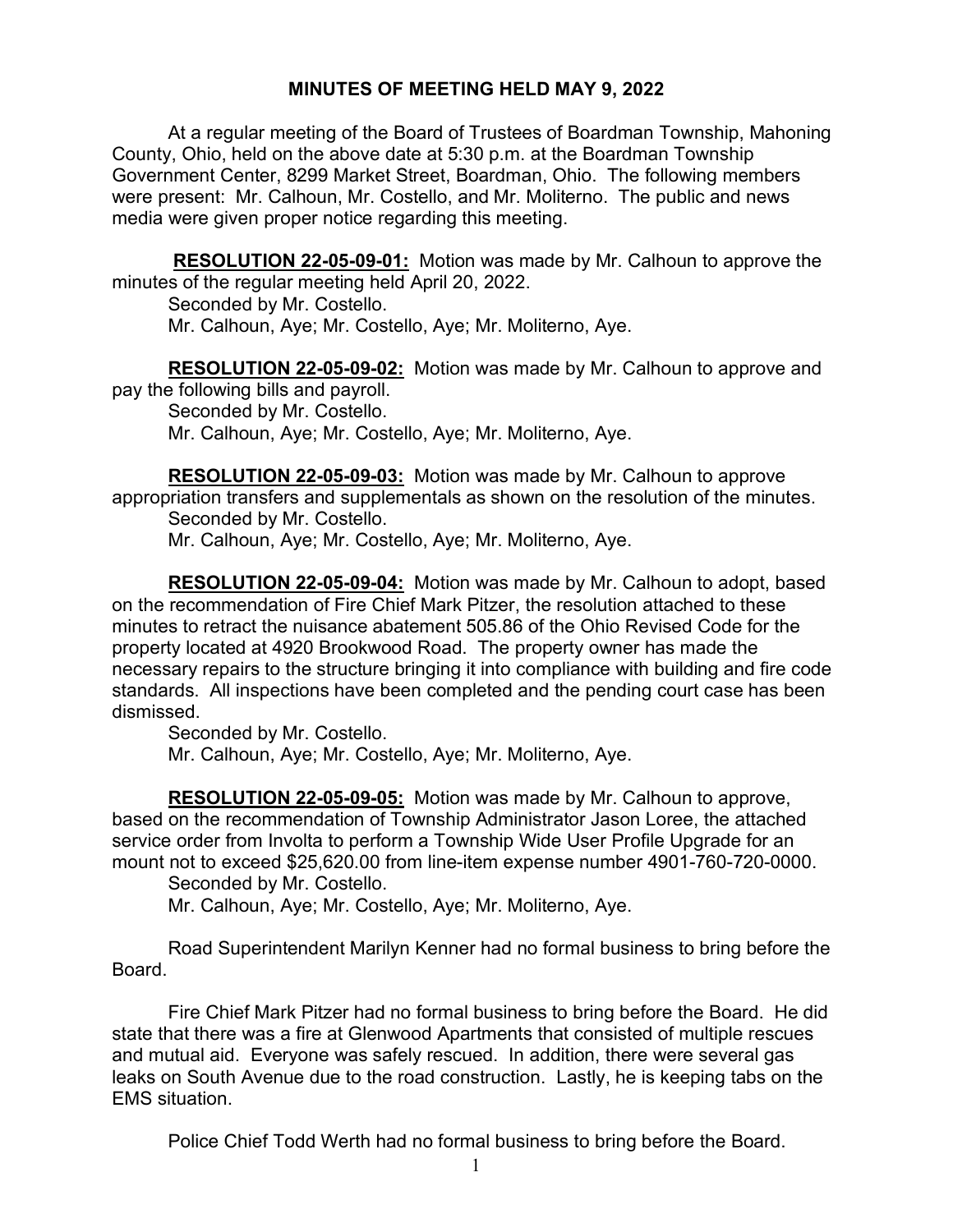## **MINUTES OF MEETING HELD MAY 9, 2022**

Director of Zoning and Development Krista Beniston had no formal business to bring before the Board.

Township Administrator Jason Loree had no formal business to bring before the Board. He did state that he will be attending the Ohio Storm Water Conference this week and the ABC Water and Storm Water District is presenting on the Market Street School project. In addition, the school should be demolished in July.

Fiscal Officer William D. Leicht had no formal business to bring before the Board other than the distribution of the revenue and expense reports.

There was no Old Business.

Under New Business, Mr. Moliterno stated that the next board meeting is scheduled for Monday, May 23, at 5:30 p.m. at the Boardman Township Government Center. Chief Pitzer mentioned that there will be a live burn on McClurg Avenue this Saturday at 9:00 a.m.

**RESOLUTION 22-05-09-06:** Motion was made by Mr. Costello to adjourn into Executive Session at 6:02 p.m. for purposes of discussing **Personnel** (Boardman Park Board appointment; Police employment; Civil Service Board appointment).

Seconded by Mr. Calhoun.

Mr. Costello, Aye; Mr. Moliterno, Aye; Mr. Calhoun, Aye.

**RESOLUTION 22-05-09-07:** Motion was made by Mr. Costello to adjourn Executive Session at 8:36 p.m. and return to Open Session.

Seconded by Mr. Calhoun. Mr. Costello, Aye; Mr. Moliterno, Aye; Mr. Calhoun, Aye.

**RESOLUTION 22-05-09-08:** Motion was made by Mr. Calhoun to re-appoint Mr. Trent Cailor as a Commissioner on the Board of Park Commissioners of Boardman Park for a three year term starting May 9, 2022 and ending on May 12, 2025.

Seconded by Mr. Costello. Mr. Costello, Aye; Mr. Moliterno, Aye; Mr. Calhoun, Aye.

**RESOLUTION 22-05-09-09:** Motion was made by Mr. Costello, based on the recommendation of Police Chief Todd Werth, that we make a conditional offer of employment for the position of Full-Time Dispatcher with the Boardman Police Department to Alexis Chlebus. The conditions for the offer of employment are his successful completion of a background check, CVSA exam, physical examination, drug screen, and behavioral assessment.

Seconded by Mr. Calhoun.

Mr. Costello, Aye; Mr. Moliterno, Aye; Mr. Calhoun, Aye.